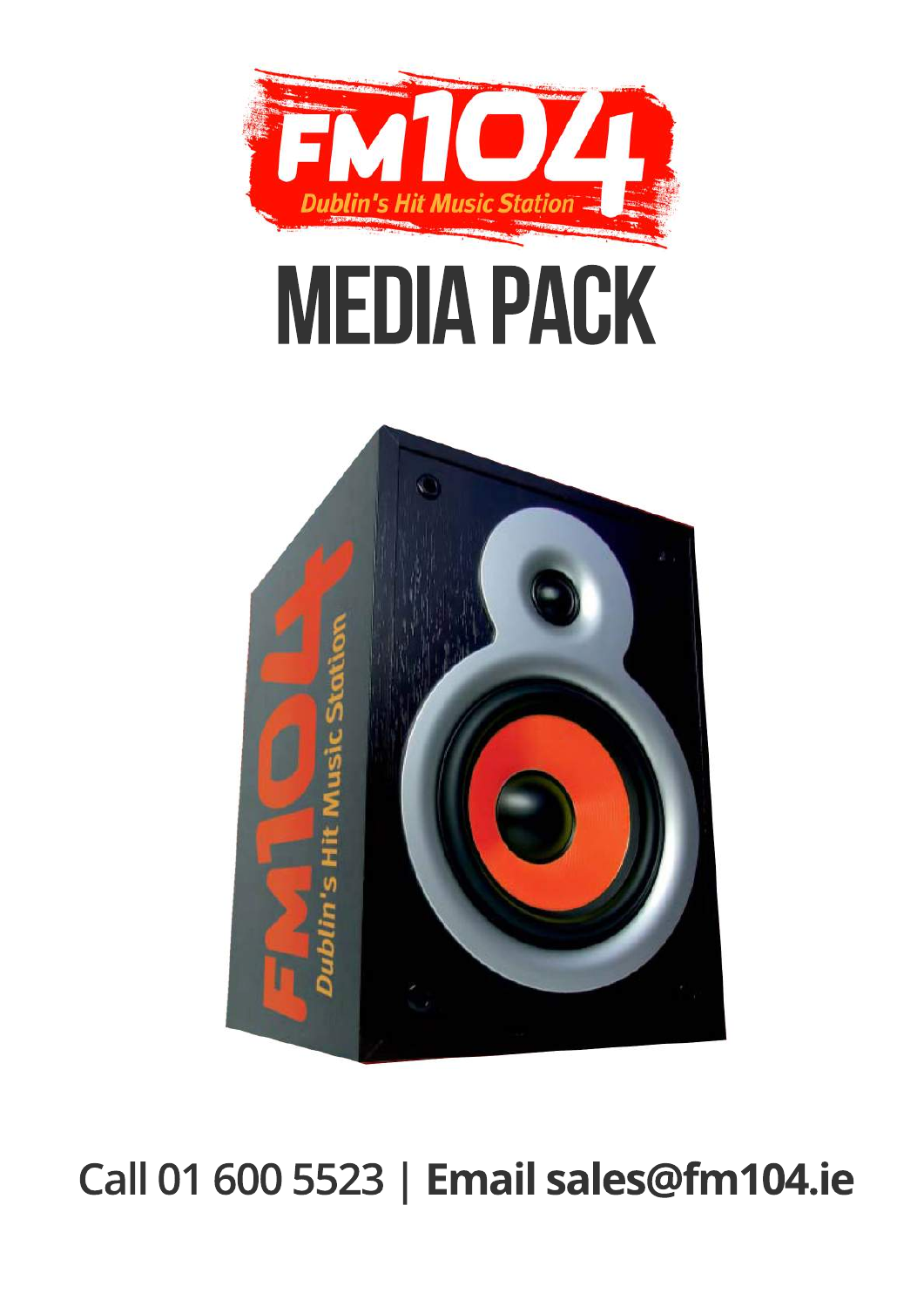### let'slookat SOME FACTS...

- » 3 million people in Ireland tune into radio every day
- **»Radiomakesup88%ofallaudiolisteninginIreland**
- **»77%ofIrish15-34slistentoradiodaily**
- » The average listener tunes in for more than 4 hours daily

Source: JNLR/Ipsos MRBI - 2017-2 JNLR Sales House Report

**»FM104isthe#1DublinMusic**

» 193k people listen to FM104 daily\*

| We are          | <b>Weekly Listeners</b> |
|-----------------|-------------------------|
| #1 in 25-34s    | 98,000                  |
| #1 in 20-44s    | 219,000                 |
| $#1$ in $35+$   | 153,000                 |
| #1 in ABC1s     | 145,000                 |
| #1 in Females   | 186,000                 |
| #1 in Males     | 153,000                 |
| #1 Housekeepers | 225,000                 |

JNLR/Ipsos MRBI - 2018/1- Data 2017/18 - Weekly & Daily Reach - 12 months - Dublin Music Station

WEREN WEMIO4 is the #1 Dublin Music<br>Station with 338k weekly listeners<br>» 193k people listen to FM104 daily\* We are...<br>
#1 in 25-34s<br>
#1 in 20-44s<br>
#1 in 35+<br>
#1 in ABC1s<br>
#1 in ABC1s<br>
#1 in Females<br>
#1 in Males<br>
#1 in Males<br>
#1 in Males<br>
#1 in Males<br>
#1 in Males<br>
#1 in Males<br>
#1 HOUSekeepers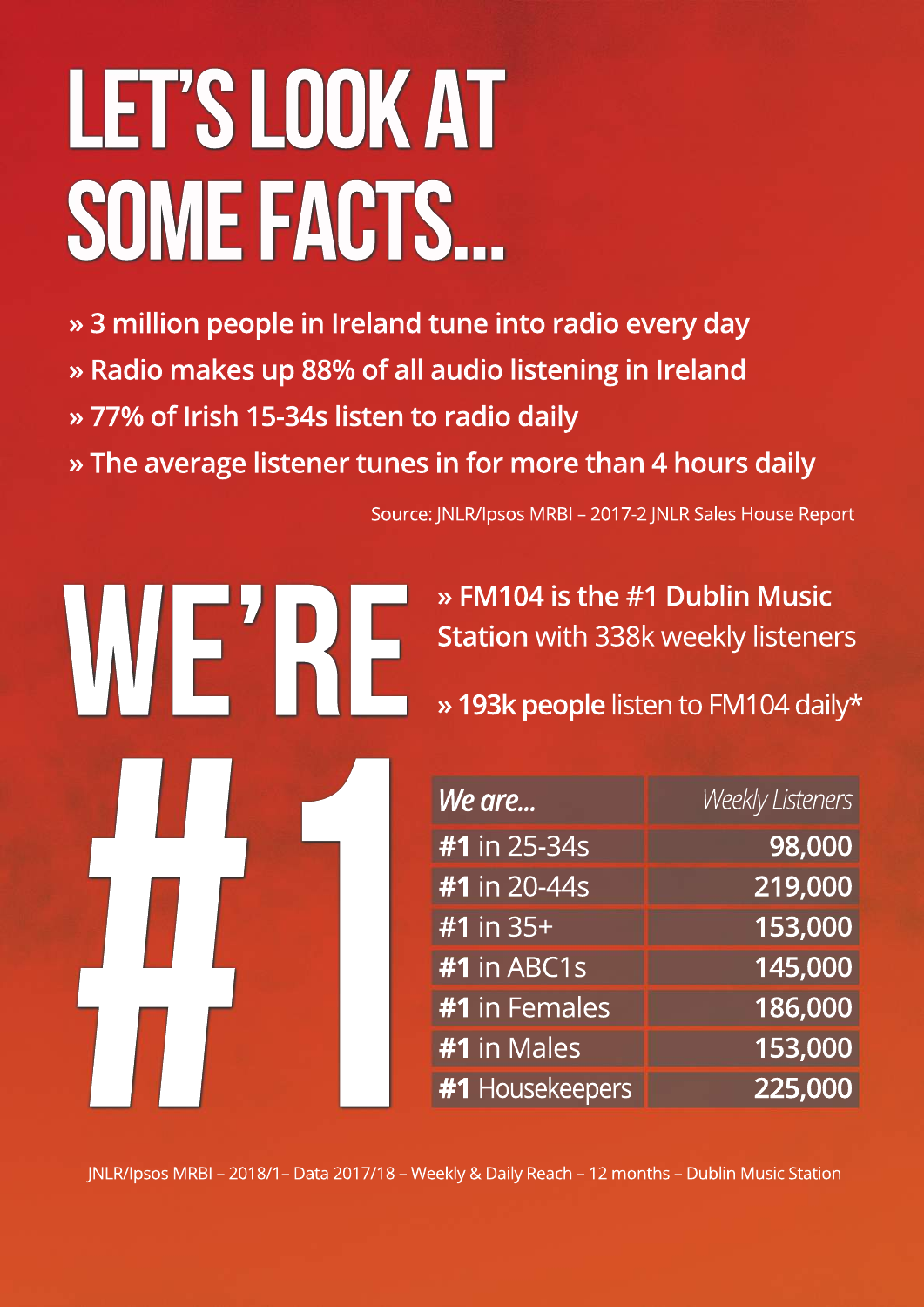#### Source: JNLR/Ipsos MRBI - 2018/1- Data 2017/18 - Dublin Music Station - Programme Time Block Listenership Average Weekday/Sunday\* -12 months-Dublin Music Station

Jim-Jim & Nobby wake Dublin up with a bang! **74k daily listeners** 

> Andy's here to get you through your day **85k daily listeners**

Ben gets Dublin home with hits and laughs **76k daily listeners** 

Tara plays Dublin's biggest hits every night **15k daily listeners** 

Keith provokes debate and antics - it's all live! **17k daily listeners** 

Sean has your weekly entertainment fix 34k daily listeners\*



CESS











HIGHLIGHTS

Call 01 500 6623 sales@fm104.ie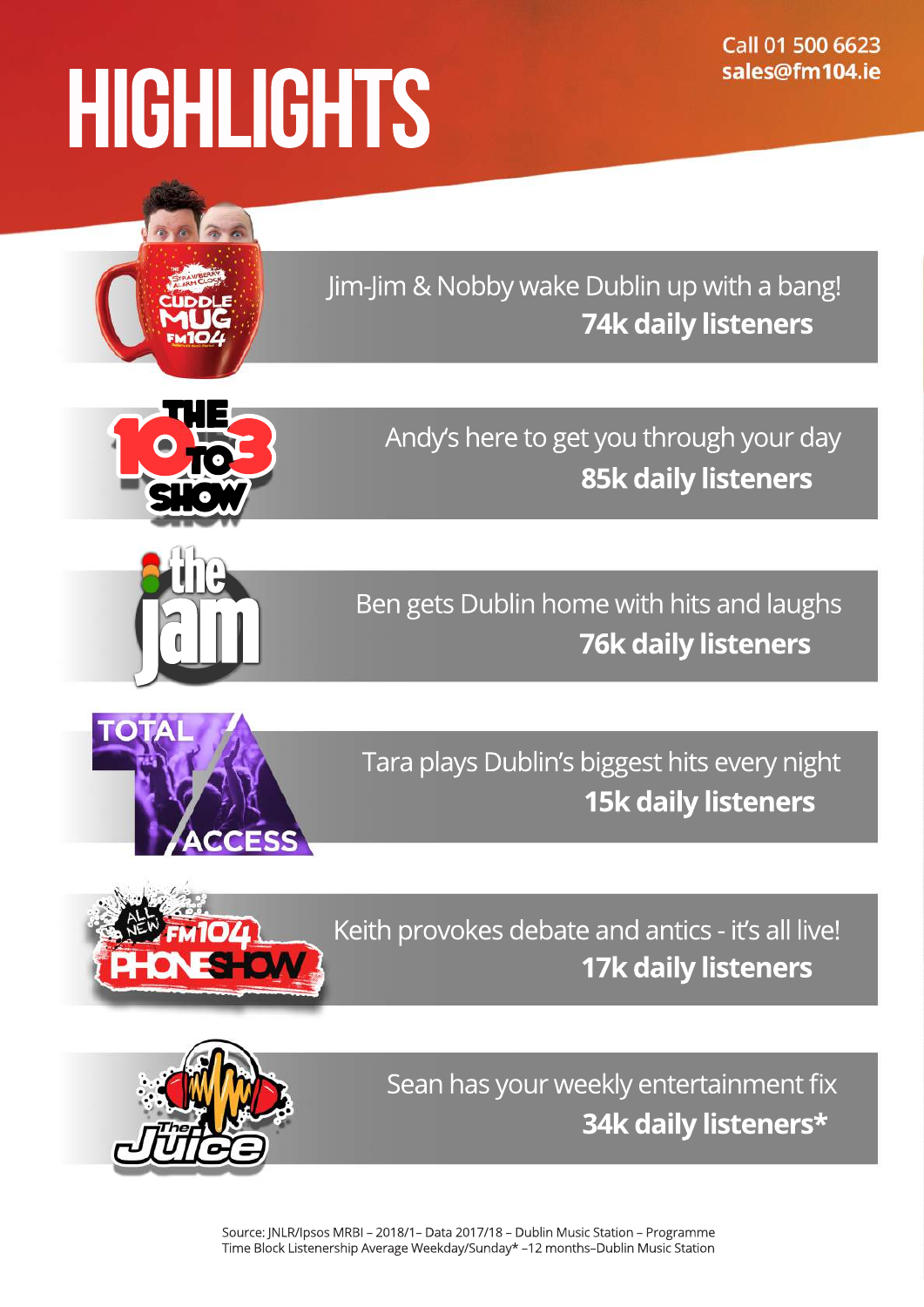# **PROMOTIONS**

#### Choose a promotion or let us create a bespoke solution for you



#### **WEEKLYPROMOTIONS**

| <b>Time</b> | <b>Details</b>            | Rate       | Prize  | Promos/<br><b>Mentions</b> |
|-------------|---------------------------|------------|--------|----------------------------|
| 6-10am      | <b>Strawberry Special</b> | E2k p/w    | €2,500 | 14/20                      |
| $10$ am-3pm | The 10-3 Show             | €2 $k$ p/w | €2,000 | 18/20                      |
| $3-7pm$     | The Jam                   | E2k p/w    | €2,000 | 18/20                      |
| $2-6$ pm    | <b>More Music Weekend</b> | €1,500     |        | 16/50                      |

#### **MAJOR STATION PROMOTIONS - Prize Value €20,000**

Week 1 - Pre-promotion alerts listeners **»Pre-recordedpromos**and**Livementions**

Weeks 2&3 - Promotion engages listeners **»Pre-recordedpromos**,**Livementions**&**liners**

Week 4 - Post-promotion lets listeners know who won. **»Pre-recordedmentions**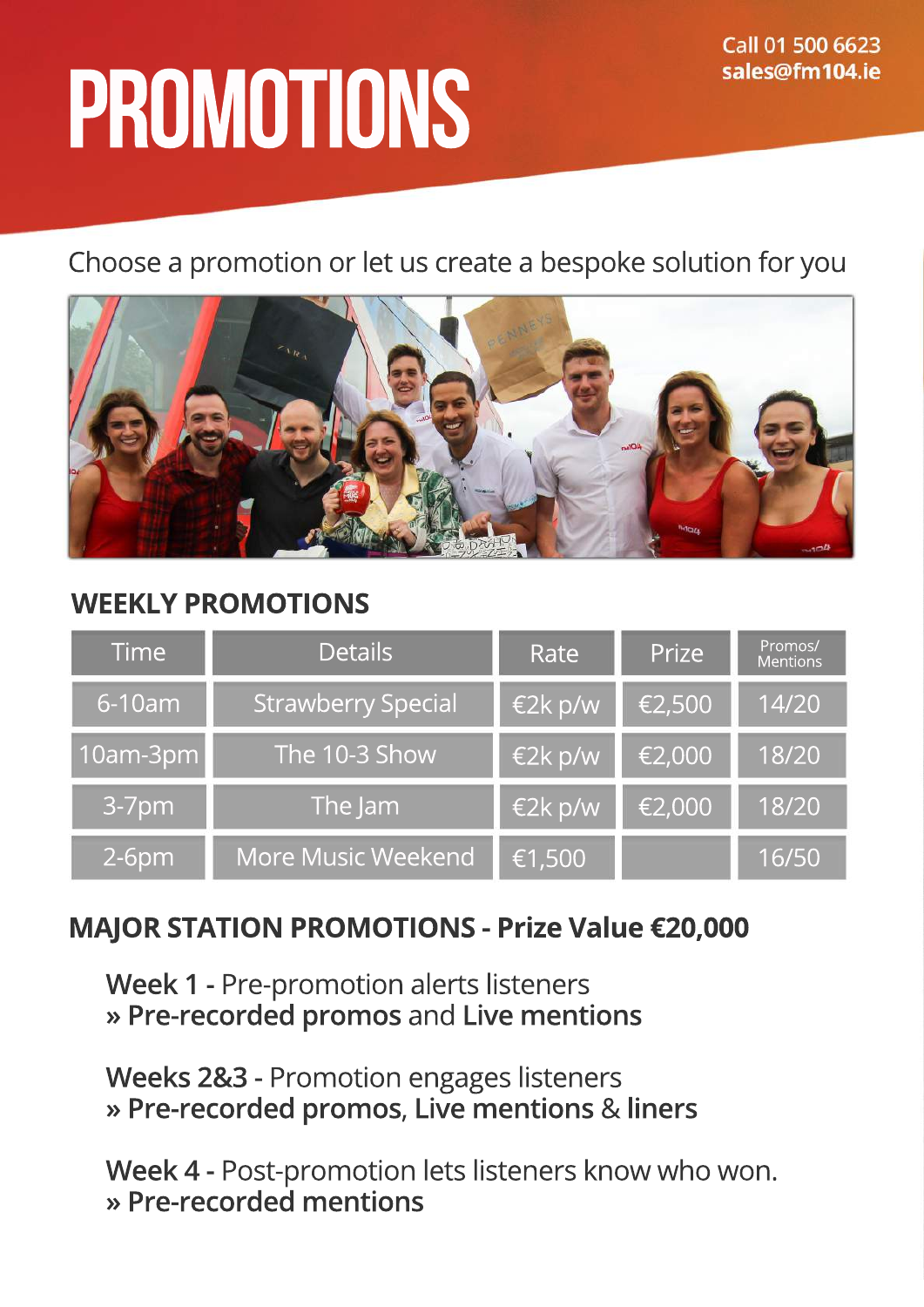# **THE ROADHOG**

#### Grab your customers' attention with our 64ft truck/studio



#### **What You Get**

- **»**Livebroadcast across 2 shows
- » 6 pre-recorded On Air promos pre-broadcast
- »Minimum3live mentions per hour during broadcast
- **»**VWBeetleBug personnel

#### **AvailableShows**

| Time           | Day      | <b>Details</b>                |
|----------------|----------|-------------------------------|
| 6-10am         | Mon-Fri  | <b>Strawberry Alarm Clock</b> |
| 10am-3pm       | Mon-Fri  | The 10-3 Show                 |
| $3 - 7pm$      | Mon-Fri  | The Jam                       |
| <u>7 - 9pm</u> | Mon-Fri  | <b>Total Access</b>           |
| 12 - 3pm       | Saturday | All Request Saturday          |
| $3 - 6pm$      | Saturday | <b>Hits and Sport</b>         |
| 12 - 2pm       | Sunday   | <b>Hit 20</b>                 |
| $2 - 6pm$      | Sunday   | <b>Hits and Sport</b>         |

Total Cost per Broadcast - €3,000 (ex VAT)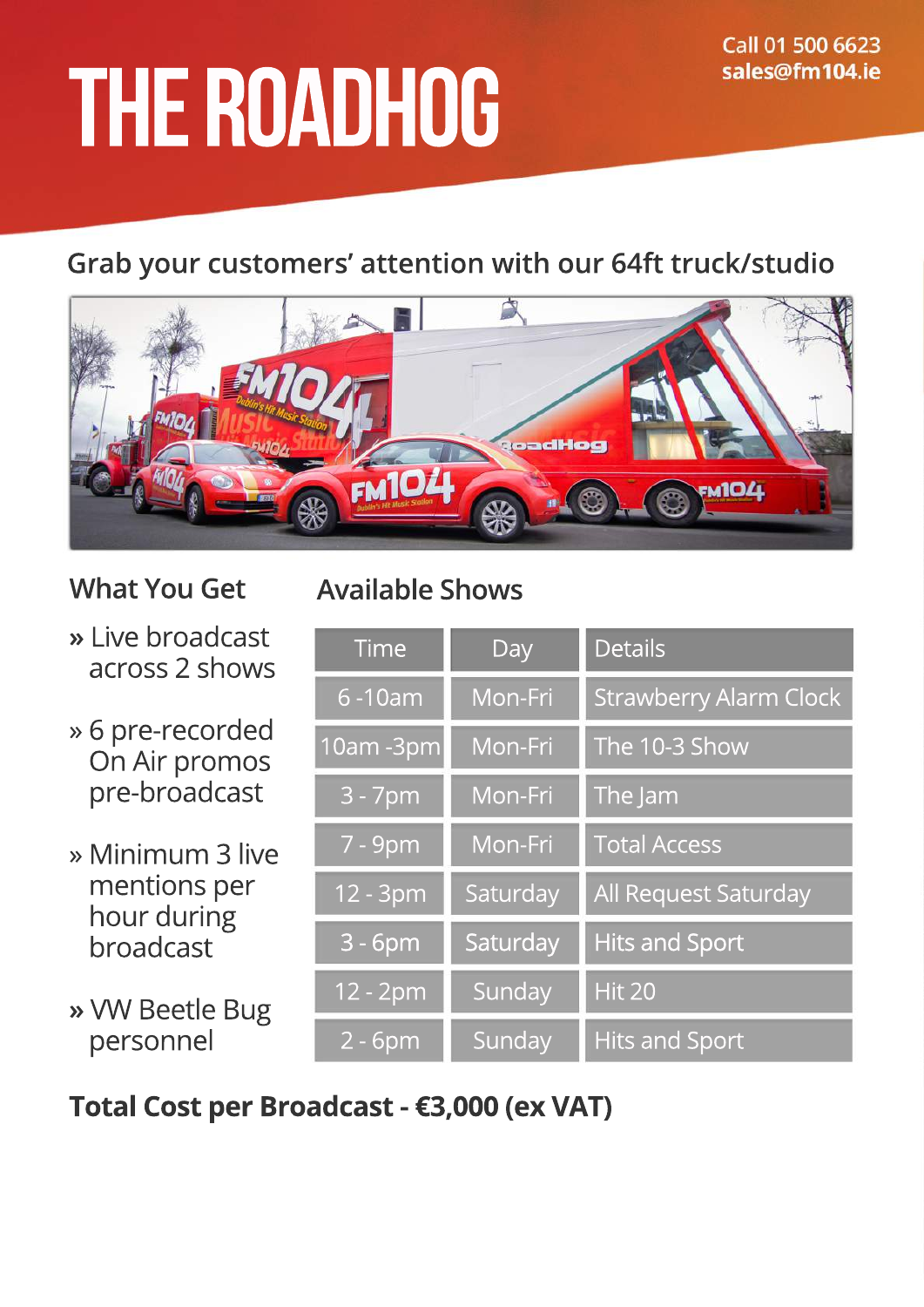#### Call 01 500 6623 sales@fm104.ie

# **VW BEETLE BUGS**

Create a buzz for your business with our exciting promo team



#### **HOURLY RATES (ex VAT)**

|      | €50 per hour for each additional helper |
|------|-----------------------------------------|
| €300 | 3x FM104 VW Beetle Bug                  |
| €100 | 1x FM104 VW Beetle Bug                  |

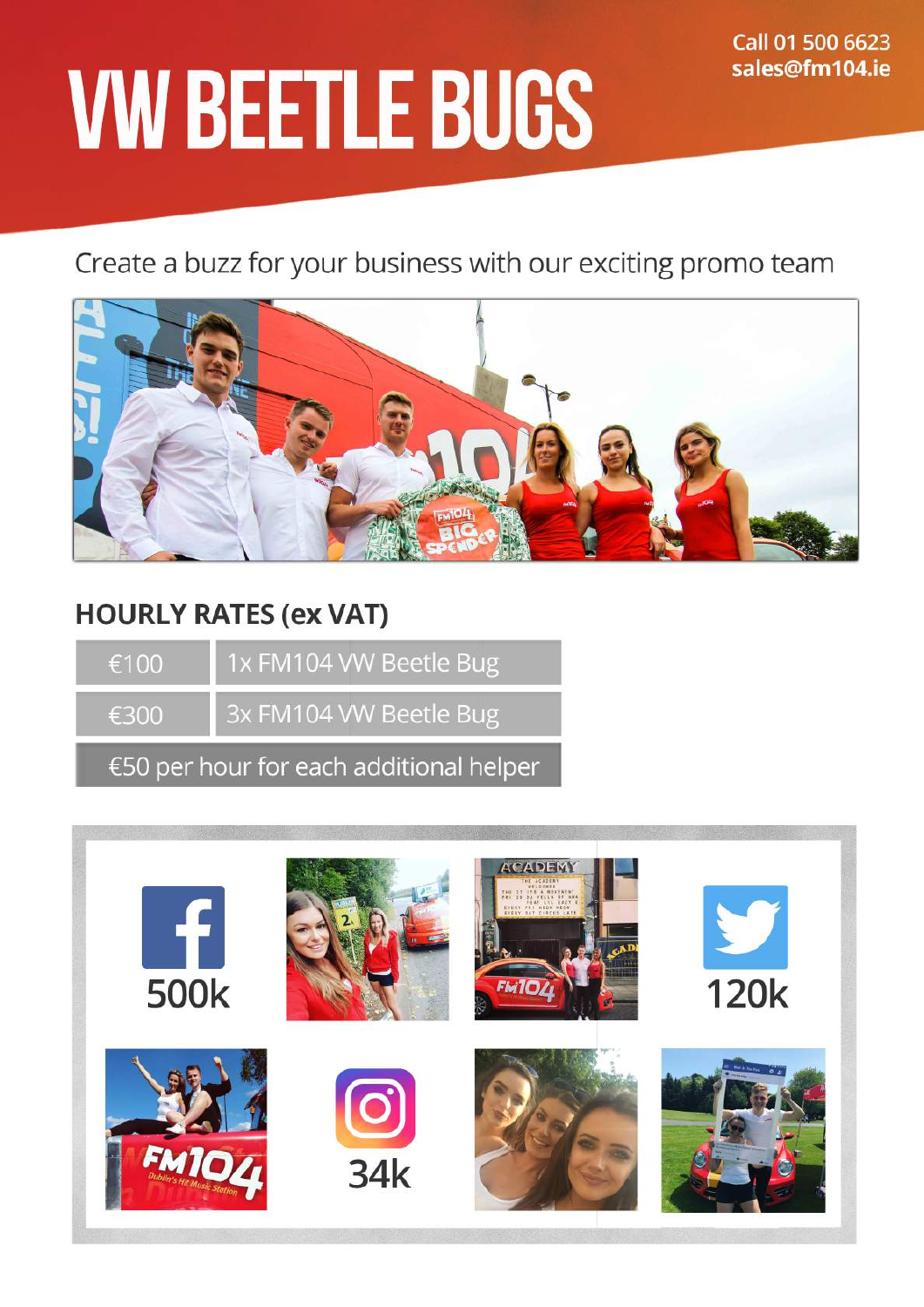Call 01 500 6623 sales@fm104.ie

# TESTIMONIALS

It was a **real success** 

Your ads really helped with reaching the right clientele

#### Tonya Murphy **JOHNSTOWN ESTATE**



### It's a no brainer

**FM104 reach more customers** than any other radio station

We've been advertising with FM104 since 2004 The reason? It works

Marti Slabbert home store  $\blacksquare$ more

Ciarán Mulligan multitrip.com I would highly **recommend** FM104 to potential advertisers

### our sales are up!

Year-on-year sales are up due to our FM104 ad

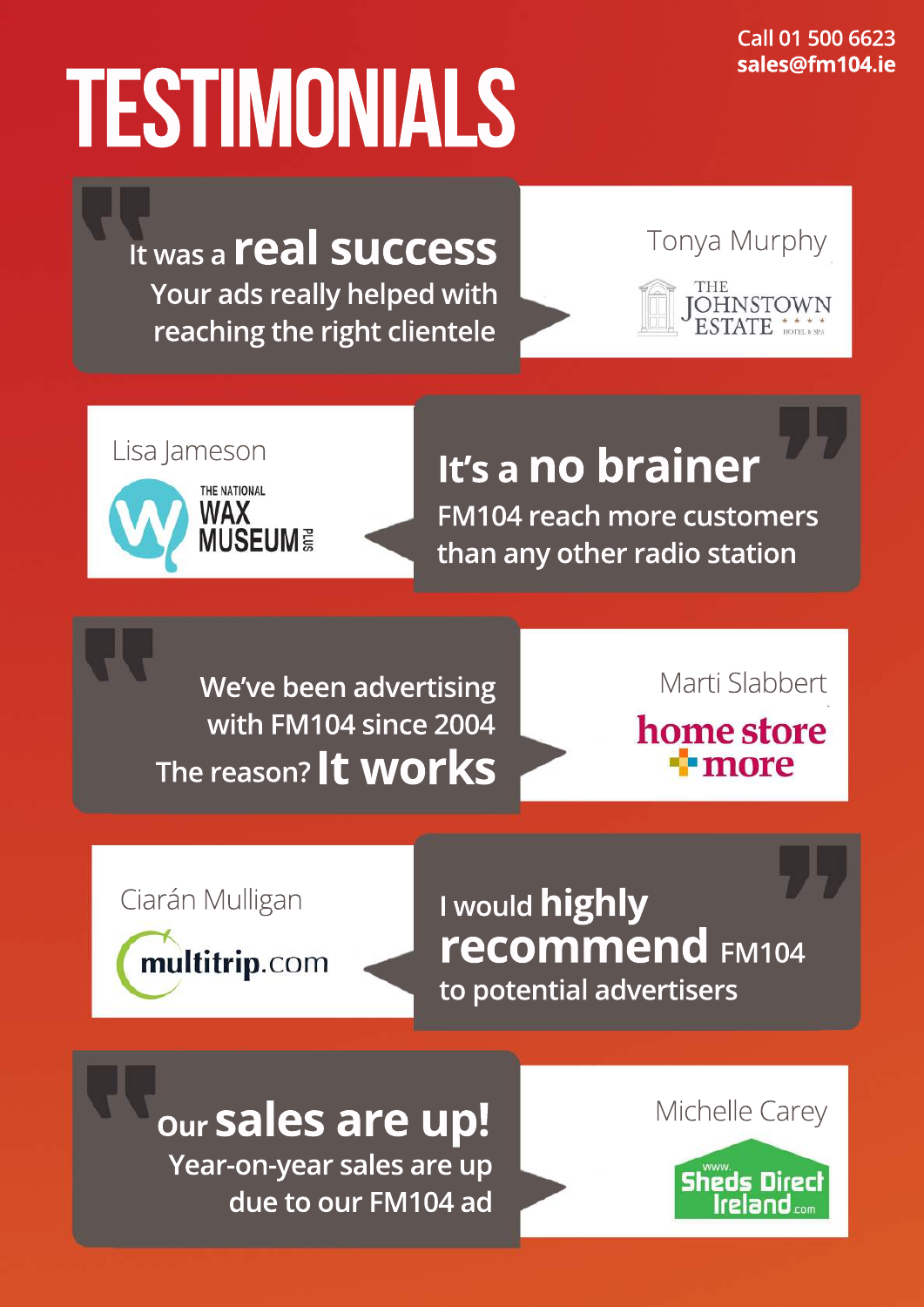### **WEEKDAY** SCHEDULE

| <b>Mon-Thurs</b> |                               | Daily Listeners* |
|------------------|-------------------------------|------------------|
| 6am              | <b>Strawberry Alarm Clock</b> | 74,000           |
| 10am             | The 10-3 Show                 | 85,000           |
| 3pm              | The Jam                       | 76,000           |
| 7pm              | <b>Total Access</b>           | 15,000           |
| 9pm              | The Phoneshow                 | 17,000           |
| 1am              | <b>Night Time Network</b>     |                  |

| Friday |                               | Daily Listeners* |
|--------|-------------------------------|------------------|
| 6am    | <b>Strawberry Alarm Clock</b> | 74,000           |
| 10am   | The 10-3 Show                 | 85,000           |
| 3pm    | The Jam                       | 76,000           |
| 7pm    | <b>Freaks on Friday</b>       |                  |
| 9pm    | <b>The Phoneshow</b>          | 17,000           |

\*Source:JNLR/IpsosMRBI–2017-3–Data2016/17–ProgrameTimeBlockListenershipAverageWeekday–12months–DublinMusicStation